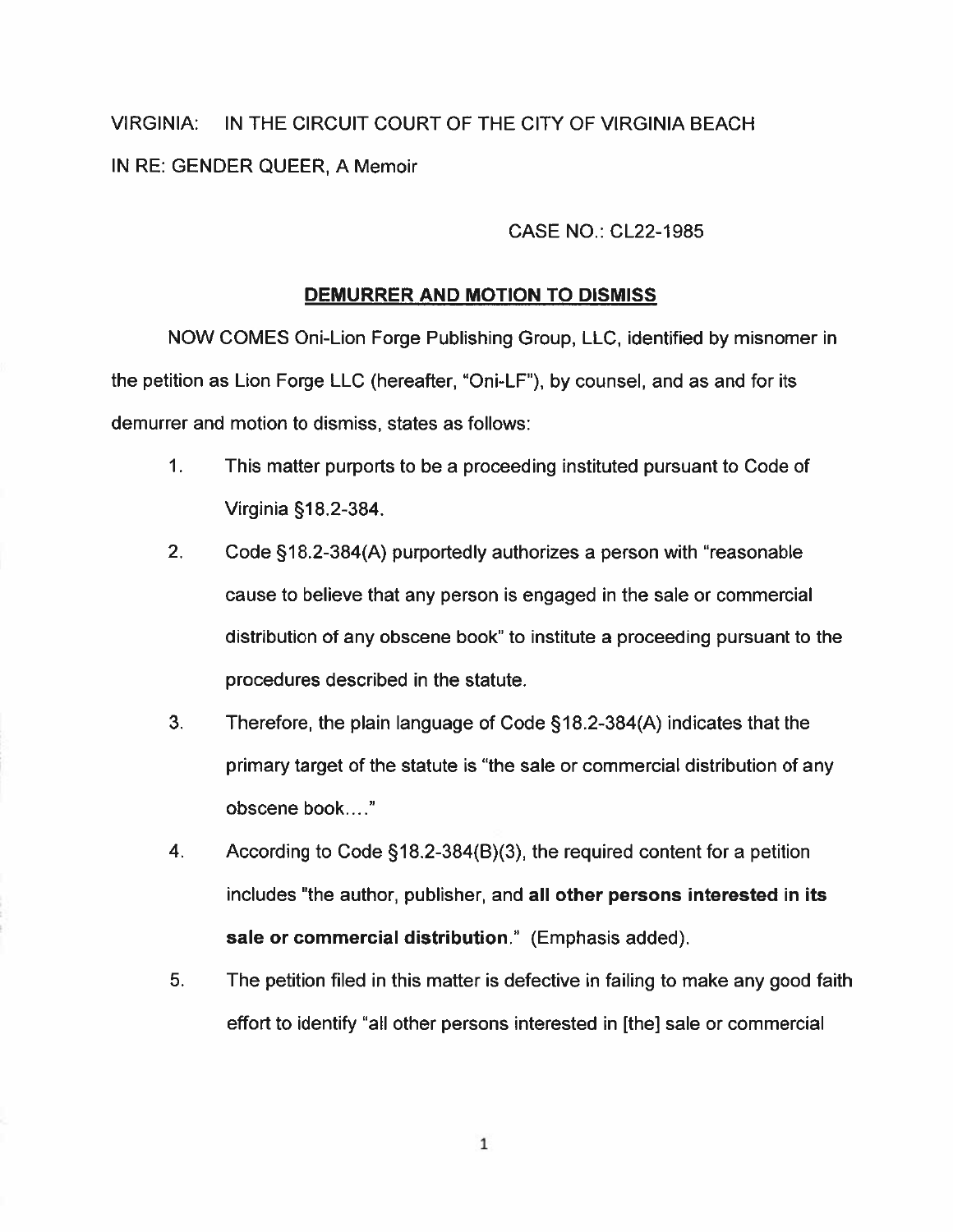distribution" of the subject book, nor does the petition even make <sup>a</sup> claim to have engaged in an effort to identify all such persons.

- 6. Accordingly, the petition is defective because it fails to comply with what is required by Code §18.2-384(B)(3) and fails to join all necessary and indispensable parties pursuan<sup>t</sup> to Va. Sup. Ct. R. 3:12, and any order of judgment rendered in the absence of these necessary parties can be set aside as void.
- 7. Additionally, Code §18.2-384 is unconstitutional and violative of due process and free speech rights guaranteed by the United States Constitution and Constitution of Virginia, both facially and as applied.
- 8. The Petition fails to allege any of the grounds required under Code §18.2- 384. Considered as <sup>a</sup> whole, and further considered in the context of other literary works, Gender Queer, A Memoir cannot, as <sup>a</sup> matter of law, be deemed obscene in accordance with free speech principles and pursuan<sup>t</sup> to any clear standards. Petitioner, identifies seven pages of <sup>a</sup> 240-page book, ignores the context of those selections contained in the book, and asserts that the book is obscene.
- 9. Petitioner's conclusory assertions are unfounded when considering the entirety of the work. The petition in this matter grossly mischaracterizes the nature of the subject literary work, and all of the opinions stated in the petition are both irrelevant and contradicted by the content of the book taken as <sup>a</sup> whole and pu<sup>t</sup> into proper context. This can be determined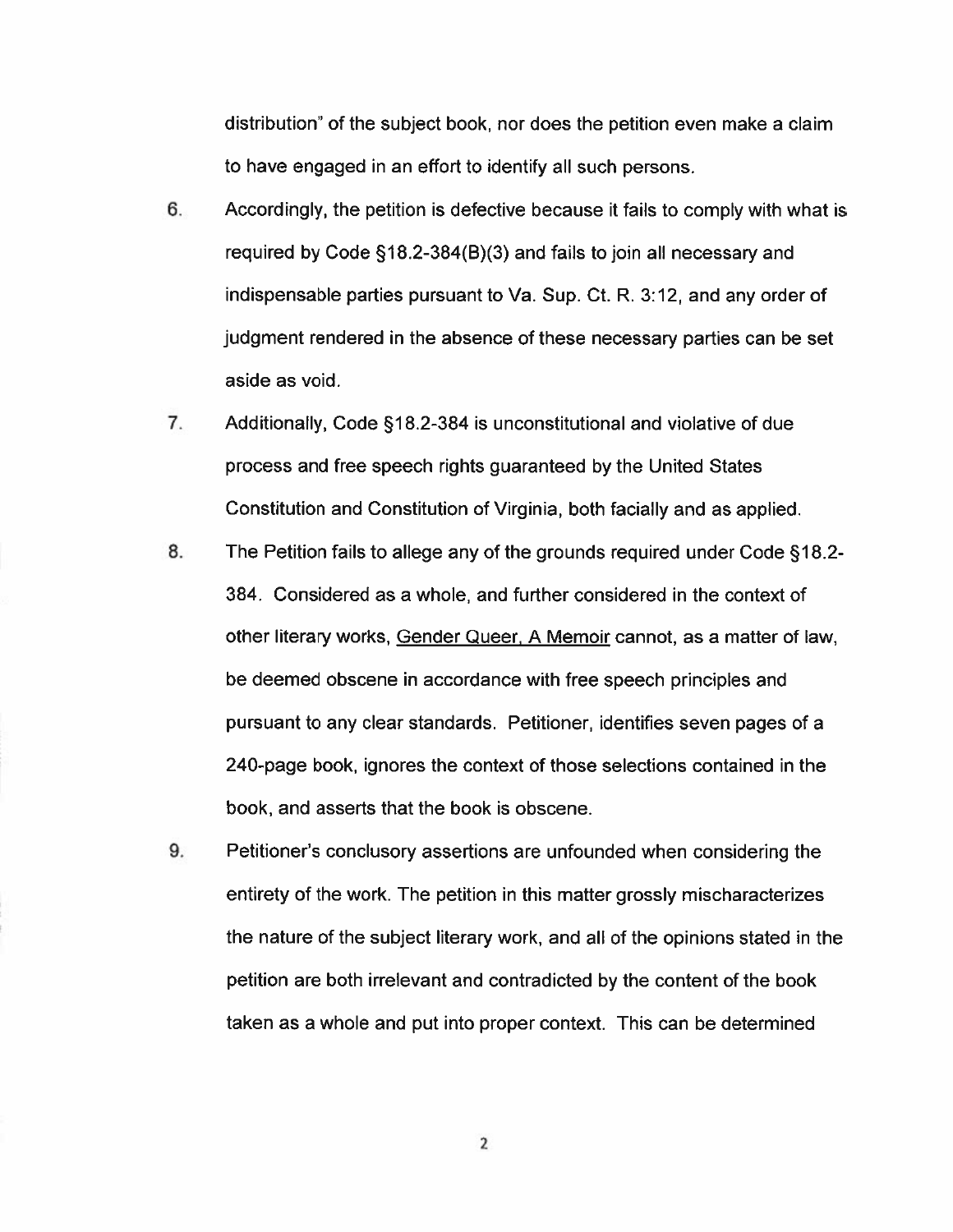from the pleading itself, which states that it includes a copy of the book as Exhibit A. (Petition ¶2).

- 10. Moreover, the Petition fails to state <sup>a</sup> claim of relief under Code §18.2-384. The statute permits the challenge of <sup>a</sup> book on the grounds that it is "obscene' to the entirety of the community of the Commonwealth. Petitioner here attempts to redefine Code §18.2-384 to have book declared obscene as it relates to one subset of the Community — minors in the Hampton Roads and Virginia Beach areas. (Petition ¶4). As such, the Petition fails to state <sup>a</sup> claim for relief under Code §18.2-384.
- 11. Further, the petition repeatedly references purported criminal violations but fails to cite any criminal code that has allegedly been violated.
- 12. Code §18.2-384 denies due process facially and as applied. The statute fails to require proper notice to interested parties before an initial presentation and determination is made in court, fails to require adequate service of process, and fails to provide clear and objective standards.
- 13. Additionally, the Order to Show Cause Pursuant to 18.2-384 of the Code of Virginia ("Show Cause Order") is facially deficient in that it fails to comply with Code of Virginia §1 8.2-384(D)(3) by not ordering service by registered mail on other persons interested in the sale or commercial distribution of the book, including for example other retailers and distributors.
- 14. Further, Code §18.2-384(K) imposes "knowledge" burdens on and threatens punishment against individuals who, in many instances, will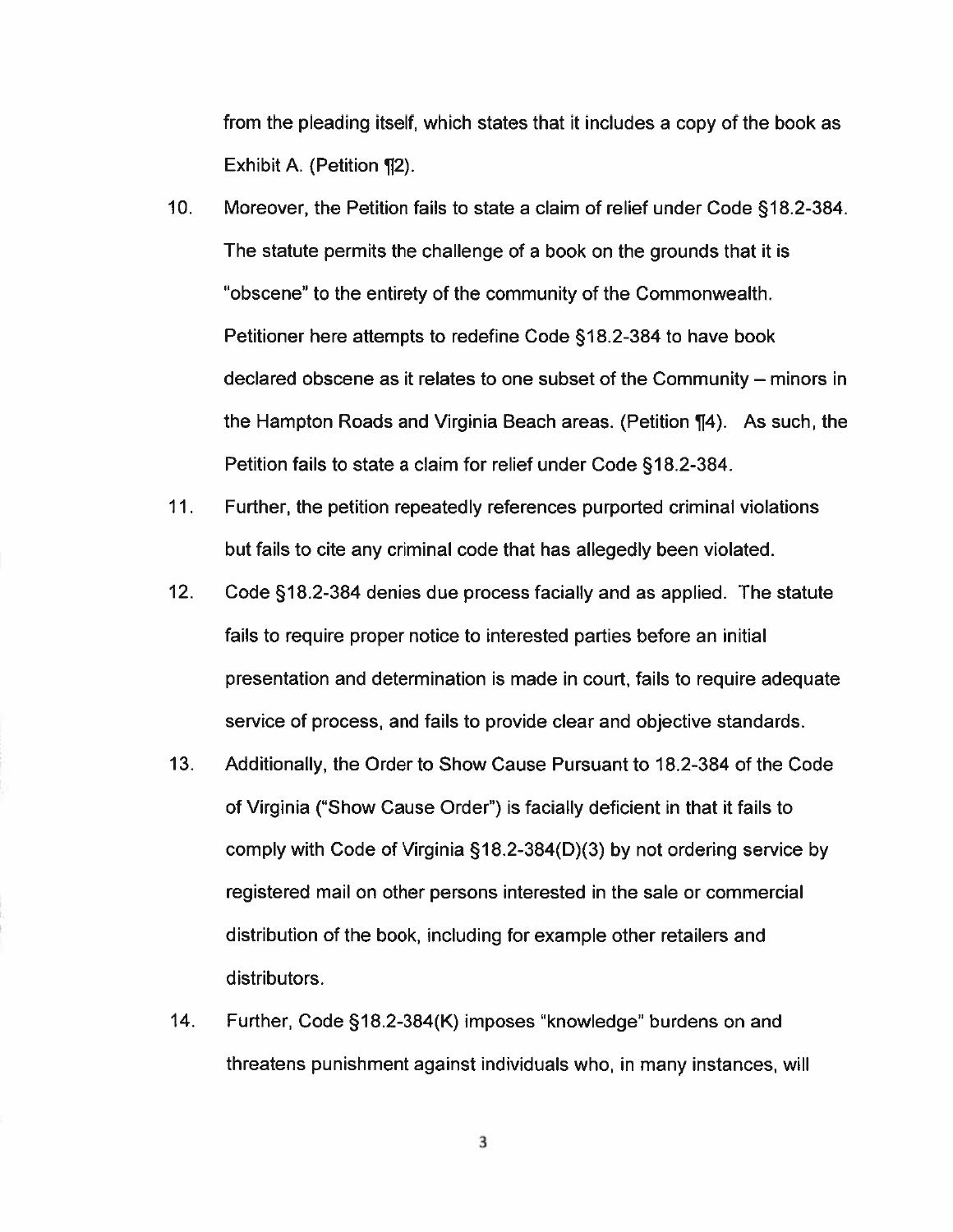have no actual notice of legal proceedings and subsequent orders issued by the court.

- 15. Moreover, Code §18.2-384 potentially impairs the rights of all persons engaged in distribution in the Commonwealth, not just the Hampton Roads and Virginia Beach areas. Many such persons are headquartered in other states outside of the Commonwealth. Yet Code §18.2-384 does not specify that notice by publication is available after diligent attempts have been made to serve ascertainable interested persons and does not specify that notice via publication be then provided via <sup>a</sup> means reasonably calculated to apprise interested parties of the litigation. This deficiency is further underscored by the Order to Show Cause permitting service by publication via the Virginian-Pilot. Code §18.2-384's failure to mandate that all ascertainable parties are served or to mandate proper alternative service of process is <sup>a</sup> deprivation of due process.
- 16. Finally, the petitioner lacks standing and has not pled sufficient facts to establish standing to proceed in this matter.
- 17. For any or all of the above reasons, the petition and the statute upon which the petition is based are defective and violative of constitutional rights.
- 18. The petition fails to state any proper cause of action and must be dismissed.

WHEREFORE, for the foregoing reasons, Oni-LF respectfully requests that this Honorable Court sustain this demurrer, gran<sup>t</sup> this motion to dismiss, vacate the